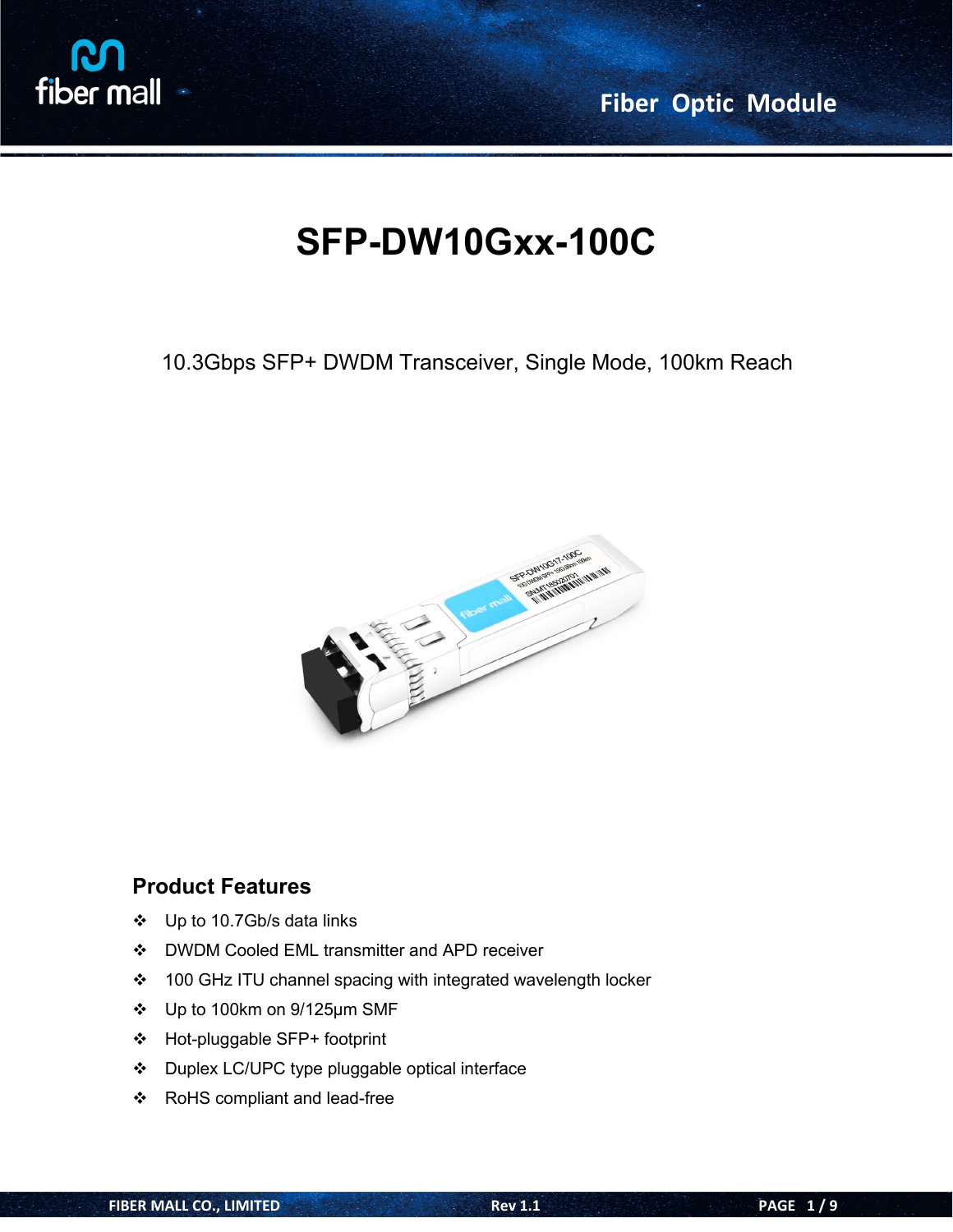# **Fiber Optic Module**



- ❖ Support Digital Diagnostic Monitoring interface
- $\div$  Single +3.3V power supply
- Compliant with SFF+MSA and SFF-8472
- Metal enclosure, for lower EMI
- Meet ESD requirements, resist 8KV direct contact voltage
- $\div$  Case operating temperature: 0 to +70°C

### **Applications**

- 10GBASE-ZR/ZW & 10G Ethernet
- ❖ SDH STM64
- Other Optical Links

### **Description**

The SFP-DW10Gxx-100C SFP+ transceiver is designed for use in 10-Gigabit Ethernet links up to 100km over single mode fiber. The module consists of DWDM EML Laser, APD and Preamplifier in high-integrated optical sub-assembly. Digital diagnostics functions are available via a 2-wire serial interface, as specified in SFF-8472. This module is designed for single mode fiber and operates at a nominal wavelength of 100GHz ITU Grid, C Band DWDM wavelength.

SFP-DW10Gxx-100C transceivers provide a unique enhanced digital diagnostic monitoring interface, which allows real-time access to device operating parameters such as transceiver temperature, laser bias current, transmitted optical power, and received optical power and transceiver supply voltage. It also defines a sophisticated system of alarm and warning flags, which alerts end-users when particular operating parameters are outside of a factory set normal range.

The SFP+ MSA defines <sup>a</sup> 256-byte memory map in EEPROM that is accessible over <sup>a</sup> 2-wire serial interface at the <sup>8</sup> bit address 1010000X (A0h). The digital diagnostic monitoring interface makes use of the 8 bit address 1010001X (A2h), so the originally defined serial ID memory map remains unchanged.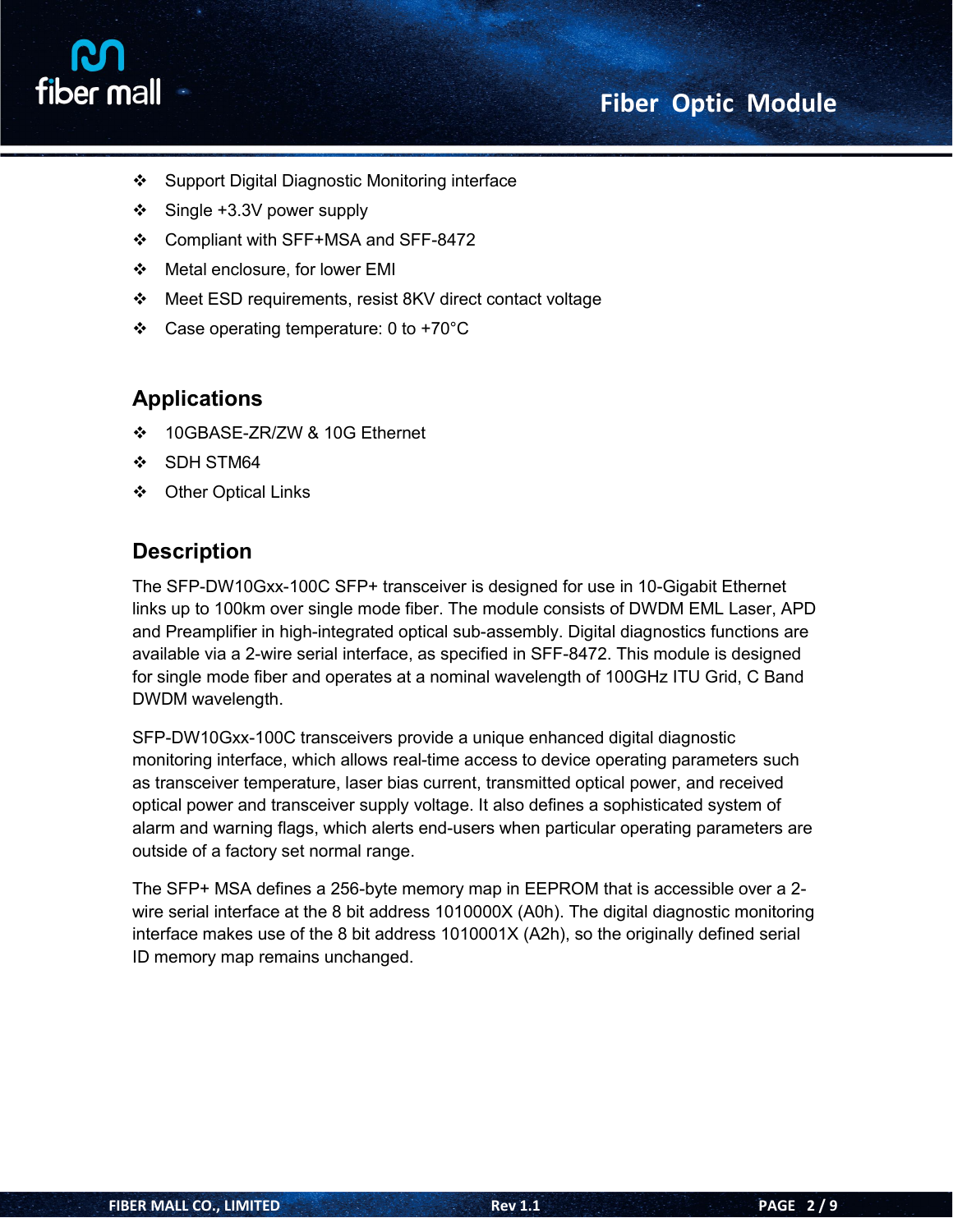



#### **Transceiver functional diagram**

# **Absolute Maximum Ratings**

| <b>Parameter</b>                               | <b>Symbol</b> | <b>Min</b> | <b>Max</b> | <b>Unit</b> | <b>Notes</b> |
|------------------------------------------------|---------------|------------|------------|-------------|--------------|
| Storage Temperature                            | Ts            | -40        | $+85$      | °C          |              |
| Power Supply Voltage                           | Vcc           | $-0.5$     | 3.6        |             |              |
| <b>Relative Humidity</b><br>(non-condensation) | <b>RH</b>     | 5          | 95         | $\%$        |              |
| Damage Threshold                               | THd           | 0          |            | dBm         |              |

# **Recommended Operating Conditions**

| <b>Parameter</b>           | Symbol | Min         | <b>Typical</b> | <b>Max</b> | <b>Unit</b>  | <b>Notes</b> |
|----------------------------|--------|-------------|----------------|------------|--------------|--------------|
|                            | TOP    | $\mathbf 0$ |                | 70         | $^{\circ}$ C |              |
| Power Supply Voltage       | VCC    | 3.135       | 3.3            | 3.465      | $\vee$       |              |
| Data Rate                  |        | 8.0         | 10.3           | 10.7       | Gb/s         |              |
| Control Input Voltage High |        | 2           |                | Vcc        | $\vee$       |              |
| Control Input Voltage Low  |        | 0           |                | 0.8        | $\vee$       |              |
| Link Distance (SMF)        | D      |             |                | 100        | km           | 9/125um      |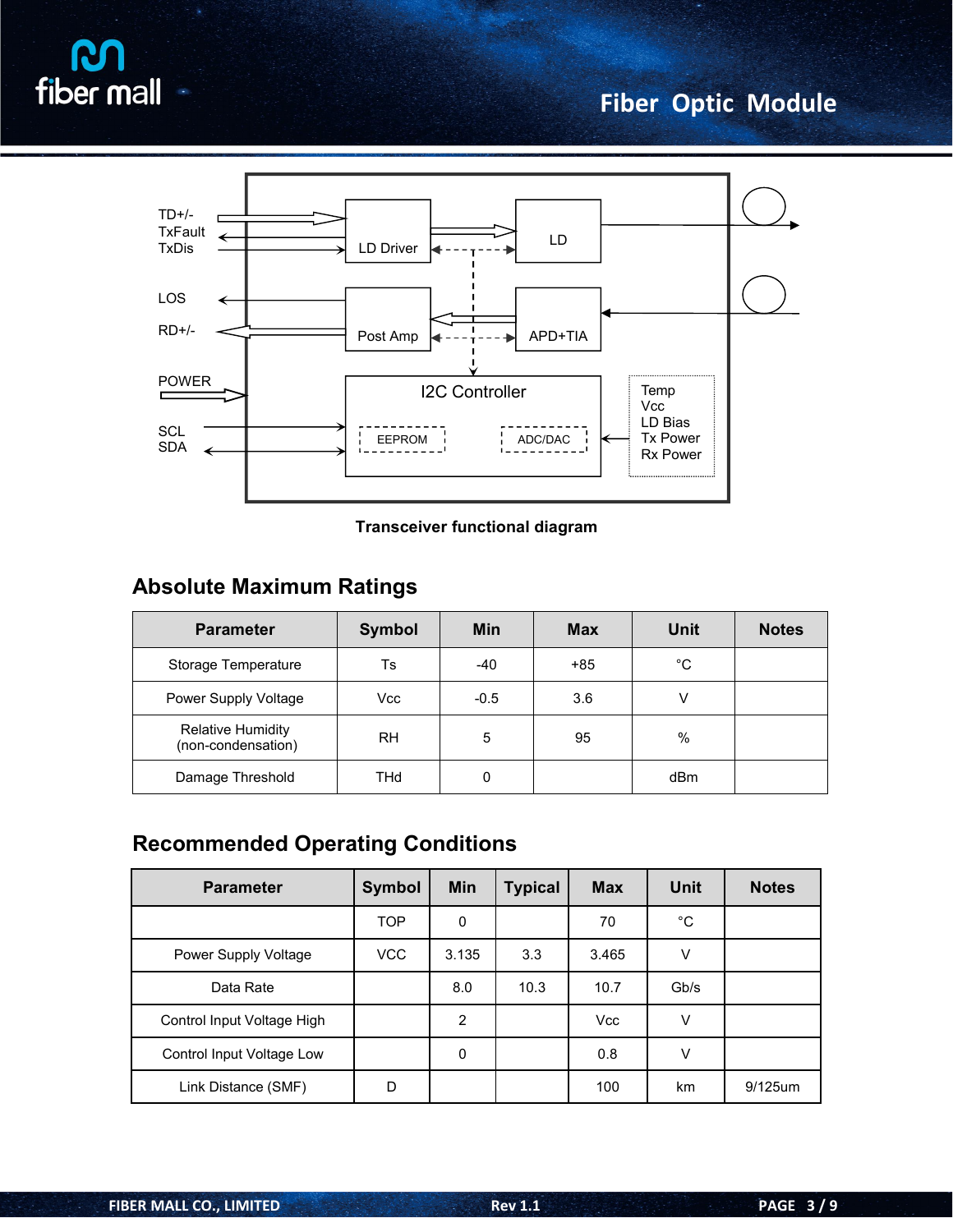

### **Electrical Characteristics**

| <b>Parameter</b>                                | <b>Symbol</b> | Min.            | <b>Typical</b> | <b>Max</b> | <b>Unit</b> | <b>Notes</b>   |  |  |  |
|-------------------------------------------------|---------------|-----------------|----------------|------------|-------------|----------------|--|--|--|
| Power Consumption                               | р             |                 |                | 1.6        | W           |                |  |  |  |
| Supply Current                                  | Icc           |                 |                | 480        | mA          |                |  |  |  |
| <b>Transmitter</b>                              |               |                 |                |            |             |                |  |  |  |
| Single-ended Input Voltage Tolerance            | Vcc           | $-0.3$          |                | 4.0        | $\vee$      |                |  |  |  |
| AC Common Mode Input Voltage<br>Tolerance (RMS) |               | 15              |                |            | mV          |                |  |  |  |
| Differential Input Voltage Swing                | Vin,pp        | 120             |                | 820        | mVpp        |                |  |  |  |
| Differential Input Impedance                    | Zin           | 90              | 100            | 110        | Ohm         | 1              |  |  |  |
| <b>Transmit Disable Assert Time</b>             |               |                 |                | 10         | <b>us</b>   |                |  |  |  |
| Transmit Disable Voltage                        | Vdis          | $Vcc-1.3$       |                | <b>Vcc</b> | $\vee$      |                |  |  |  |
| <b>Transmit Enable Voltage</b>                  | Ven           | Vee             |                | Vee $+0.8$ | $\vee$      | $\overline{2}$ |  |  |  |
|                                                 |               | <b>Receiver</b> |                |            |             |                |  |  |  |
| Differential Output Voltage Swing               | Vout,pp       | 350             |                | 850        | mVpp        |                |  |  |  |
| Differential Output Impedance                   | Zout          | 90              | 100            | 110        | Ohm         | 3              |  |  |  |
| Data output rise/fall time                      | Tr/Tf         | 28              |                |            | ps          | $\overline{4}$ |  |  |  |
| <b>LOS Assert Voltage</b>                       | VlosH         | $Vcc-1.3$       |                | <b>Vcc</b> | $\vee$      | 5              |  |  |  |
| LOS De-assert Voltage                           | <b>VlosL</b>  | Vee             |                | Vee $+0.8$ | $\vee$      | 5              |  |  |  |
| Power Supply Rejection                          | <b>PSR</b>    | 100             |                |            | mVpp        | 6              |  |  |  |

#### **Notes:**

1. Connected directly to TX data input pins. AC coupled thereafter.

2. Or open circuit.

- 3. Input 100 ohms differential termination.
- 4. These are unfiltered 20-80% values.
- 5. Loss of Signal is LVTTL. Logic 0 indicates normal operation; logic 1 indicates no signal detected.

6. Receiver sensitivity is compliant with power supply sinusoidal modulation of 20 Hz to 1.5 MHz up to specified value applied through the recommended power supply filtering network.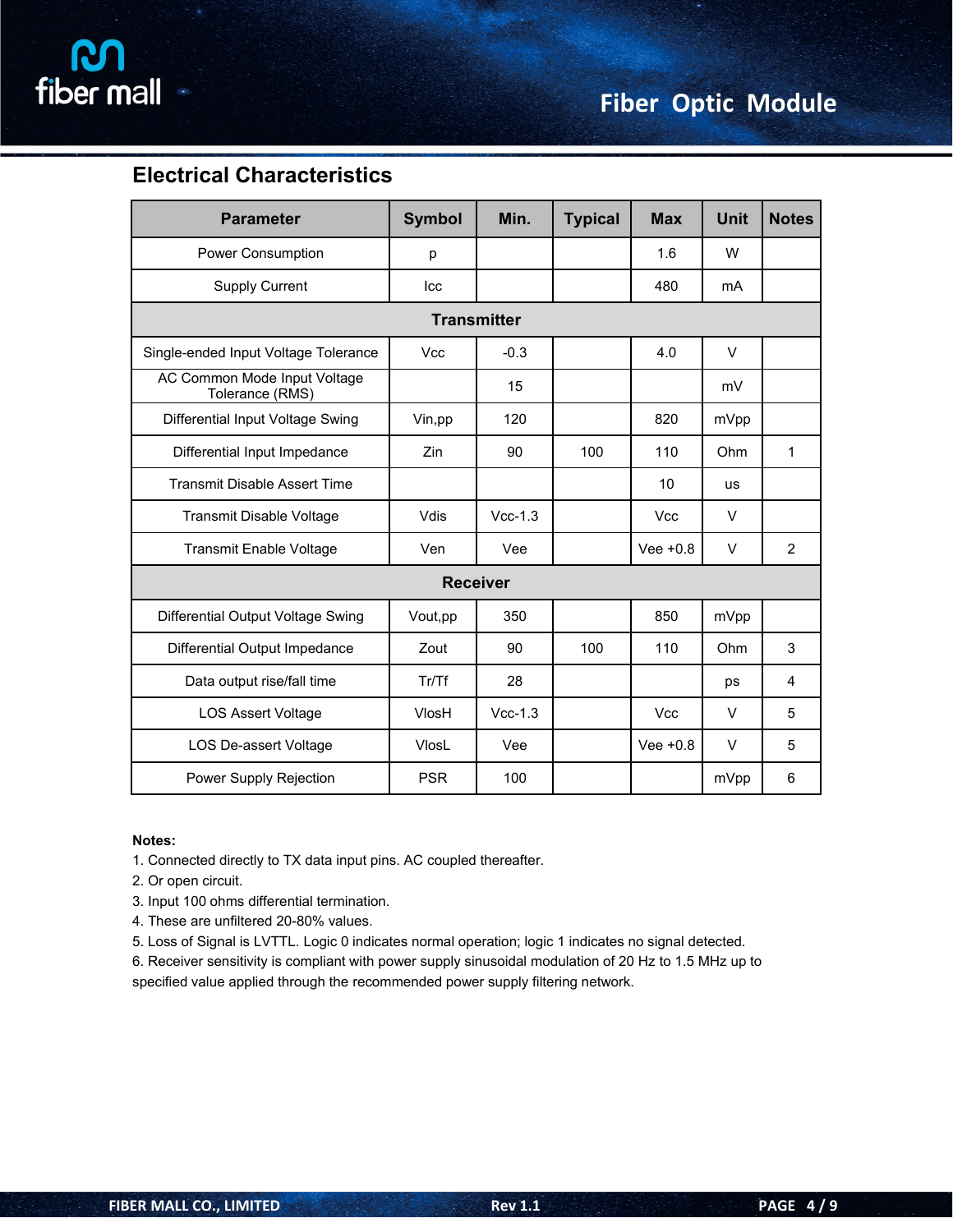

### **Optical Characteristics**

| <b>Parameter</b>                               | <b>Symbol</b> | Min.               | <b>Typical</b> | <b>Max</b>                 | <b>Unit</b>     | <b>Notes</b>   |
|------------------------------------------------|---------------|--------------------|----------------|----------------------------|-----------------|----------------|
|                                                |               | <b>Transmitter</b> |                |                            |                 |                |
| Optical Wavelength                             | λc            | $\lambda$ c -0.1   |                | $\lambda$ c +0.1           | nm              | $\mathbf{1}$   |
| Center Wavelength Spacing                      |               |                    | 100            |                            | GHz             |                |
| <b>Optical Spectral Width</b>                  | Δλ            |                    |                | 1                          | nm              |                |
| Side Mode Suppression Ratio                    | <b>SMSR</b>   | 30                 |                |                            | dB              |                |
| Average Optical Power                          | <b>PAVG</b>   | $\mathbf{1}$       |                | 5                          | dBm             | $\overline{2}$ |
| <b>Optical Extinction Ratio</b>                | <b>ER</b>     | 8.2                |                |                            | dB              |                |
| <b>Transmitter and Dispersion</b><br>Penalty   | <b>TDP</b>    |                    |                | 3                          | dB              |                |
| Transmitter OFF Output Power                   | POff          |                    |                | $-30$                      | dBm             |                |
| <b>Transmitter Eye Mask</b>                    |               |                    |                | Compliant with IEEE802.3ae |                 |                |
|                                                |               | <b>Receiver</b>    |                |                            |                 |                |
| Center Wavelength                              | λC            | 1450               |                | 1620                       | nm              |                |
| <b>Receiver Sensitivity</b><br>(Average Power) | Sen.          |                    |                | $-25$                      | dBm             | 3              |
| Input Saturation Power (overload)              | Psat          | -8                 |                |                            | dBm             |                |
| <b>LOS Assert</b>                              | <b>LOSA</b>   | $-35$              |                |                            | dB              |                |
| LOS De-assert                                  | <b>LOSD</b>   |                    |                | $-27$                      | dBm             |                |
| <b>LOS Hysteresis</b>                          | LOSH          | 0.5                |                |                            | dB <sub>m</sub> |                |

#### **Notes:**

1. λc refer to wavelength selection, and corresponds to approximately 0.8 nm.

2. Class 1 Laser Safety per FDA/CDRH and IEC-825-1 regulations.

3. Measured with Light source 1528.77~1563.86nm, ER=8.2dB; BER =<10^-12 @10.3125Gbps, PRBS=2^31- 1 NRZ.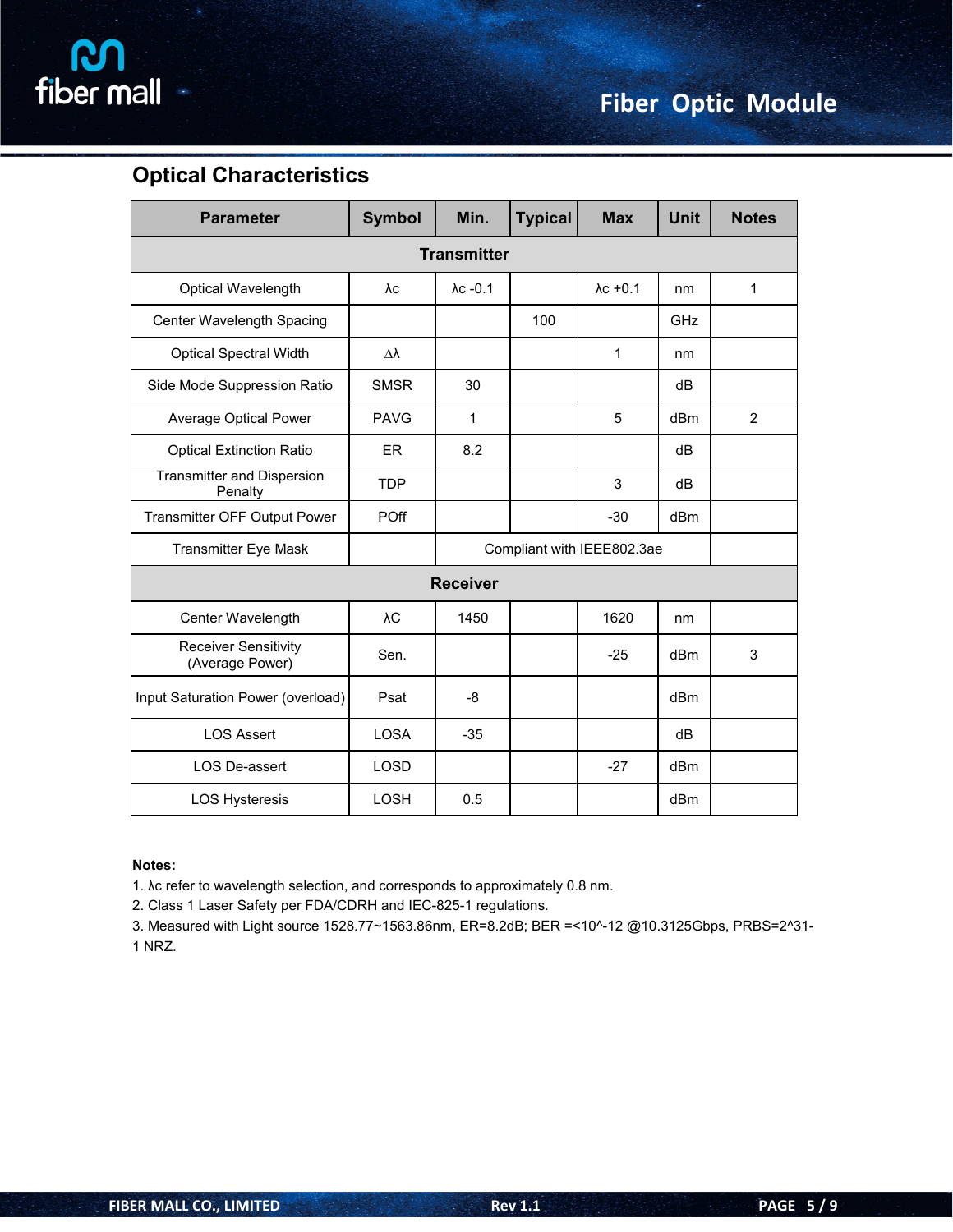

# **Digital Diagnostic Functions**

| <b>Parameter</b>                      | <b>Symbol</b> | <b>Min</b> | <b>Max</b> | Unit | <b>Notes</b>            |
|---------------------------------------|---------------|------------|------------|------|-------------------------|
| Temperature monitor absolute error    | DMI Temp      | $-3$       | 3          | degC | Over operating<br>temp  |
| Supply voltage monitor absolute error | DMI_VCC       | $-0.15$    | 0.15       | V    | Full operating<br>range |
| RX power monitor absolute error       | DMI RX        | $-3$       | 3          | dB   |                         |
| Bias current monitor                  | DMI bias      | $-10%$     | 10%        | mA   |                         |
| TX power monitor absolute error       | DMI TX        | $-3$       | 3          | dB   |                         |

### **Pin Descriptions**



**Diagram of host board connector block pin numbers and names**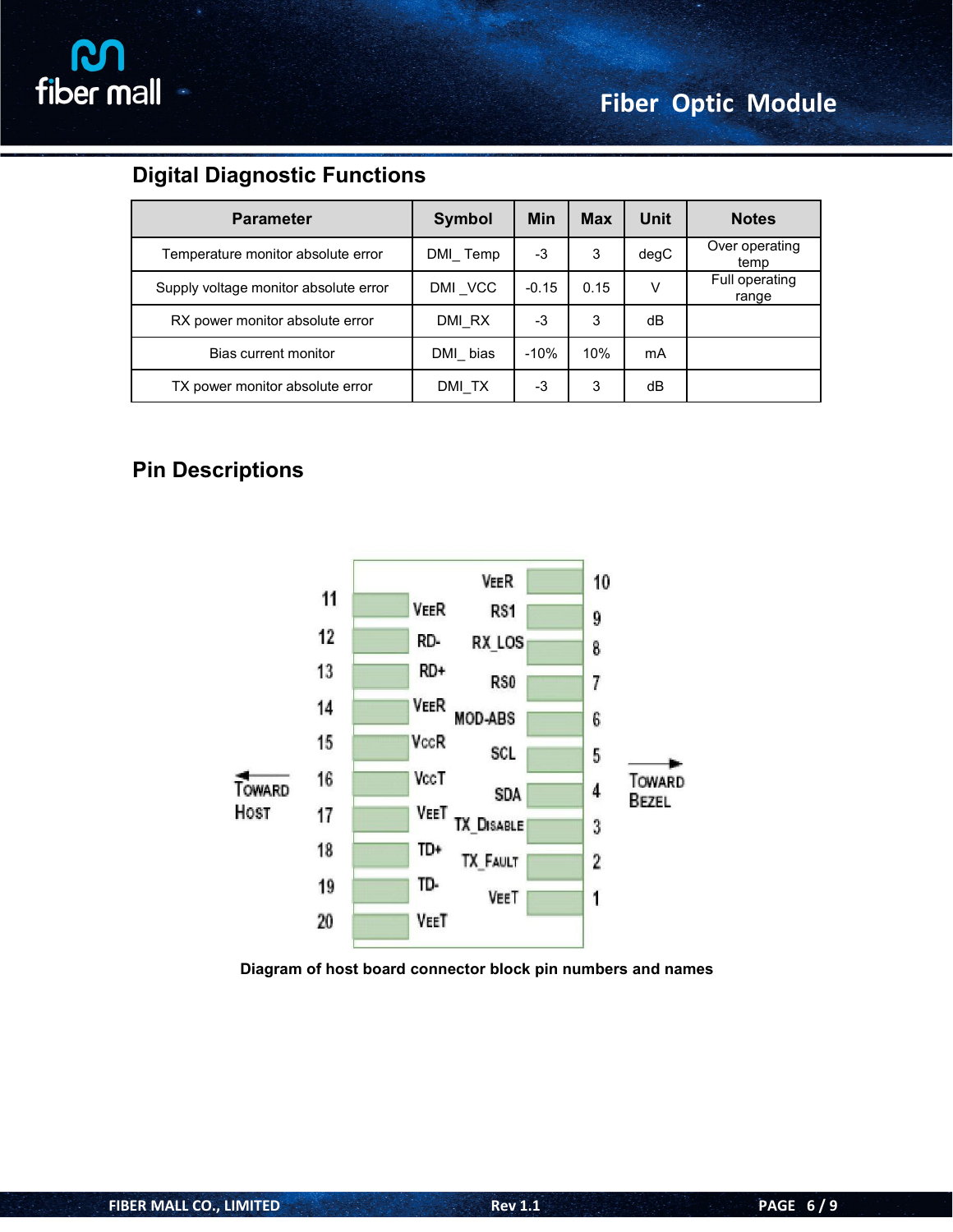| Pin            | <b>Symbol</b>    | <b>Name/Description</b>                                        | <b>Notes</b> |
|----------------|------------------|----------------------------------------------------------------|--------------|
| $\mathbf{1}$   | V <sub>EET</sub> | Transmitter Ground (Common with Receiver Ground)               | 1            |
| 2              | TFAULT           | Transmitter Fault.                                             | 2            |
| 3              | $\mathsf{T}$     | Transmitter Disable. Laser output disabled on high or open.    | 3            |
| 4              | <b>SDA</b>       | 2-wire Serial Interface Data Line                              | 4            |
| 5              | SCL              | 2-wire Serial Interface Clock Line                             | 4            |
| 6              | MOD_ABS          | Module Absent. Grounded within the module                      | 4            |
| $\overline{7}$ | RS <sub>0</sub>  | Rate Select 0                                                  | 5            |
| 8              | LOS              | Loss of Signal indication. Logic 0 indicates normal operation. | 6            |
| 9              | RS <sub>1</sub>  | No connection required                                         |              |
| 10             | <b>VEER</b>      | Receiver Ground (Common with Transmitter Ground)               | 1            |
| 11             | <b>VEER</b>      | Receiver Ground (Common with Transmitter Ground)               | 1            |
| 12             | RD-              | Receiver Inverted DATA out. AC Coupled                         |              |
| 13             | RD+              | Receiver Non-inverted DATA out. AC Coupled                     |              |
| 14             | <b>VEER</b>      | Receiver Ground (Common with Transmitter Ground)               | $\mathbf{1}$ |
| 15             | $V_{CCR}$        | <b>Receiver Power Supply</b>                                   |              |
| 16             | V <sub>CCT</sub> | <b>Transmitter Power Supply</b>                                |              |
| 17             | V <sub>EET</sub> | Transmitter Ground (Common with Receiver Ground)               | 1            |
| 18             | TD+              | Transmitter Non-Inverted DATA in. AC Coupled.                  |              |
| 19             | TD-              | Transmitter Inverted DATA in. AC Coupled.                      |              |
| 20             | V <sub>EET</sub> | Transmitter Ground (Common with Receiver Ground)               | $\mathbf{1}$ |

#### **Notes:**

1. Circuit ground is internally isolated from chassis ground.

2. T<sub>FAULT</sub> is an open collector/drain output, which should be pulled up with a 4.7kΩ-10kΩ resistor on the host board if intended for use. Pull up voltage should be between 2.0V to Vcc + 0.3V.A high output indicates a transmitter fault caused by either the TX bias current or the TX output power exceeding the preset alarm thresholds. A low output indicates normal operation. In the low state, the output is pulled to <0.8V.

3. Laser output disabled on TDIS >2.0V or open, enabled on TDIS <0.8V.

4. Should be pulled up with 4.7kΩ-10kΩ on host board to a voltage between 2.0V and 3.6V. MOD\_ABS pulls line low to indicate module is plugged in.

5. Internally pulled down per SFF-8431 Rev 4.1.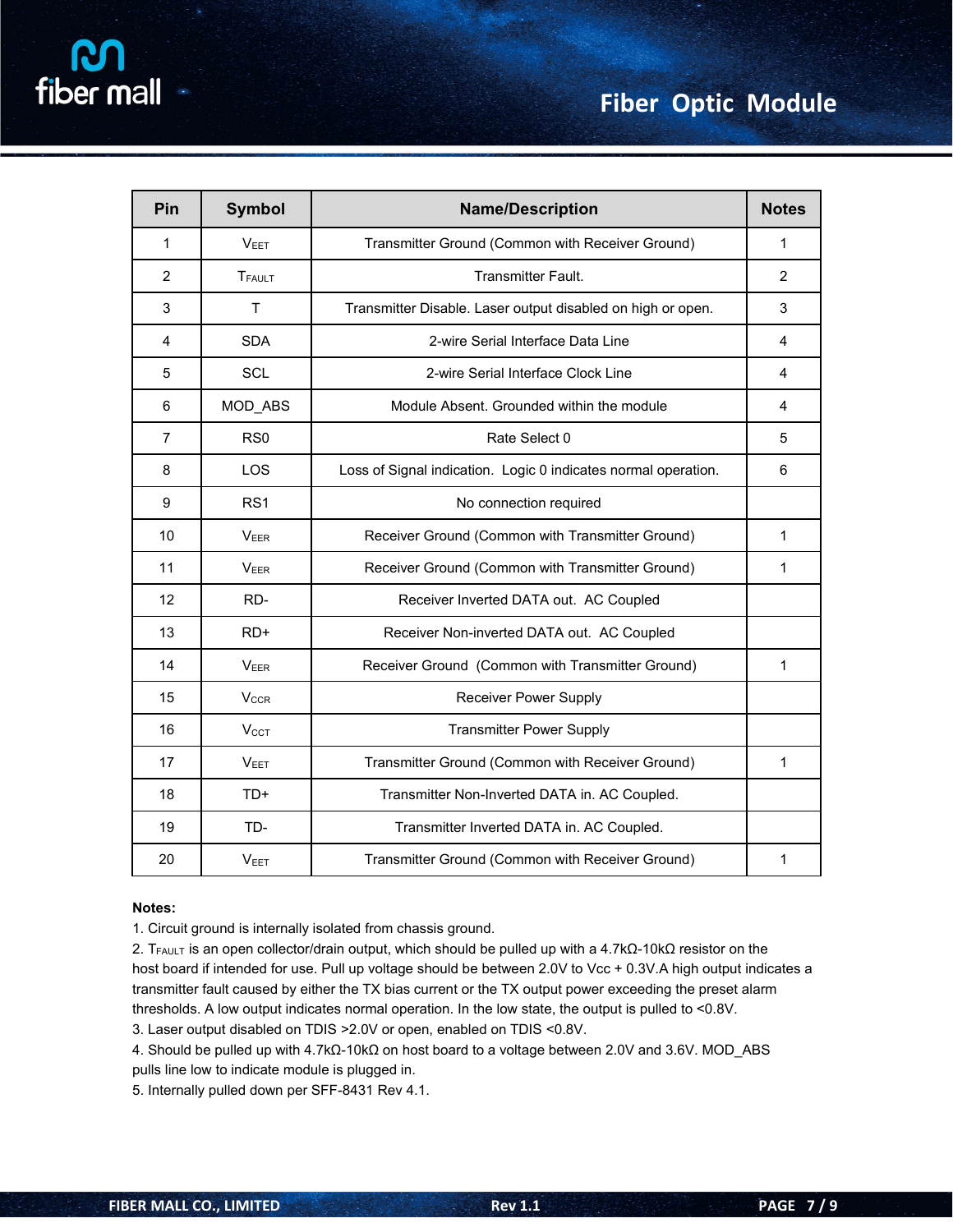

6. LOS is open collector output. It should be pulled up with 4.7kΩ-10kΩ on host board to a voltage between

2.0V and 3.6V. Logic 0 indicates normal operation; logic 1 indicates loss of signal.

### **Mechanical Dimensions**